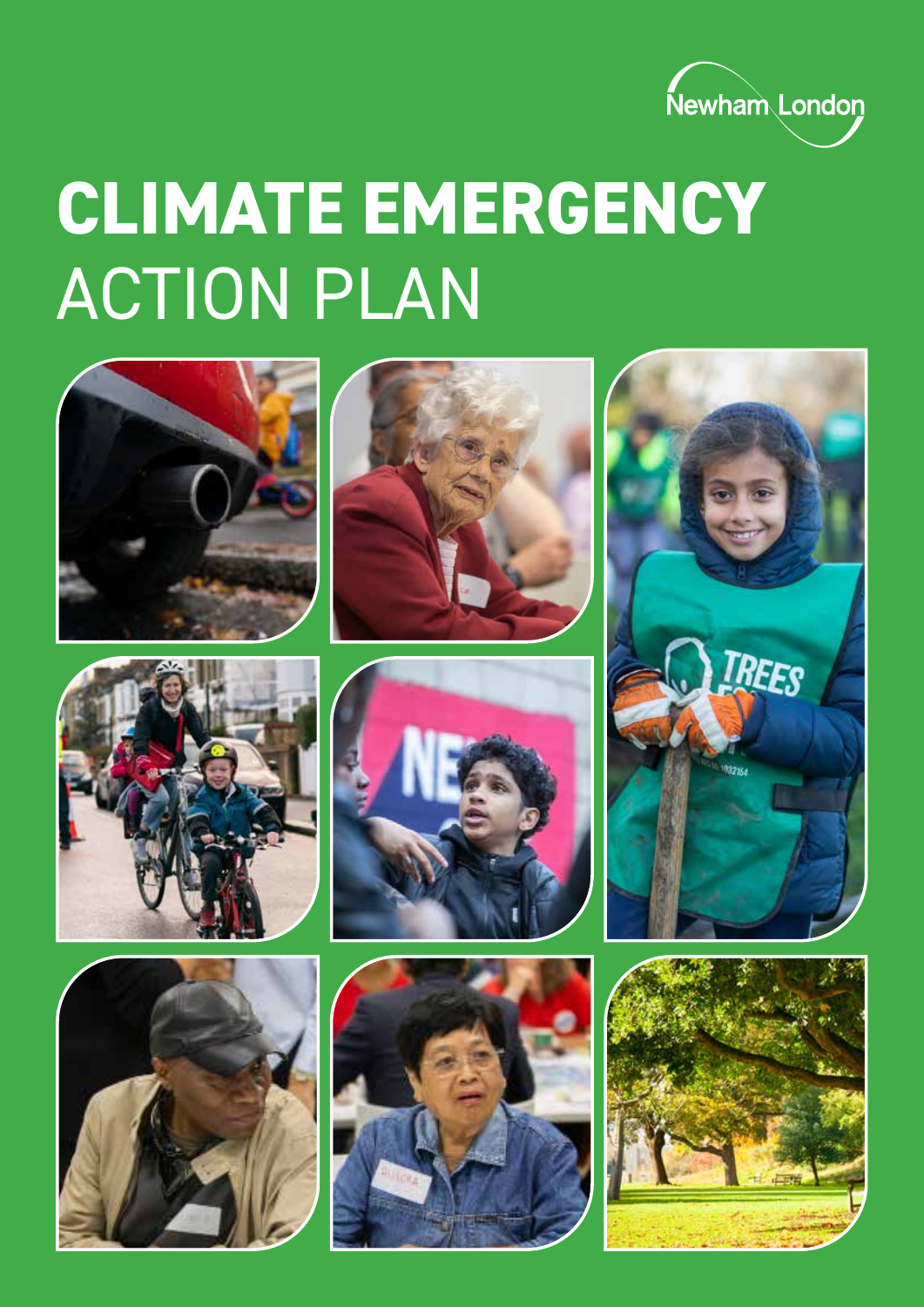# **1. Greening the Borough**

| <b>Ref</b> | <b>Actions</b>                                                                                                                                                                             | <b>Key Dates</b> |
|------------|--------------------------------------------------------------------------------------------------------------------------------------------------------------------------------------------|------------------|
| 1.1        | In accordance with the Development Plan, ensure that:                                                                                                                                      |                  |
|            | • Developments will increase the overall provision and functionality of green<br>space that is accessible for all.                                                                         | March 2021       |
|            | . Improve the overall provision and accessibility of green space in the borough.                                                                                                           |                  |
|            | · Achieve net gains in biodiversity.                                                                                                                                                       |                  |
|            | · Improve data on existing green and blue<br>(i.e. water) infrastructure and open spaces, so that development decisions can<br>be better informed and lead to more or better green spaces. |                  |
| 1.2        | Parks and Green Spaces Strategy and Plans                                                                                                                                                  |                  |
|            | · Review all maintenance operations within the parks and open spaces portfolio,<br>surveying wildlife habitats and addressing any historical maintenance issues.                           | <b>July 2020</b> |
|            | • Development of habitat management plans for East Ham Nature Reserve,<br>waterbodies and woodland areas.                                                                                  | September 2020   |
|            | . Develop a 10-year Parks and Green Spaces Strategy and investment plan.                                                                                                                   | November 2020    |
| 1.3        | <b>Tree Canopy Cover</b>                                                                                                                                                                   |                  |
|            | · Address any current tree management issues.                                                                                                                                              | September 2020   |
|            | • Deliver the 2020-21 tree planting programme.                                                                                                                                             | March 2021       |
|            | • Develop a 10-year borough Tree and Woodland Strategy and investment plan.                                                                                                                | April 2021       |
| 1.4        | Develop within the Flood Risk Management Strategy an approach to sustainable<br>drainage in the borough across public and private sector land and developments.                            | March 2021       |
| 1.5        | Map climate change vulnerability issues and adaptation opportunities within the<br>borough, including flood risk and overheating analysis                                                  | March 2021       |
|            | Heatwave action planning for Newham in light of the Covid 19 impacts.                                                                                                                      | <b>June 2020</b> |

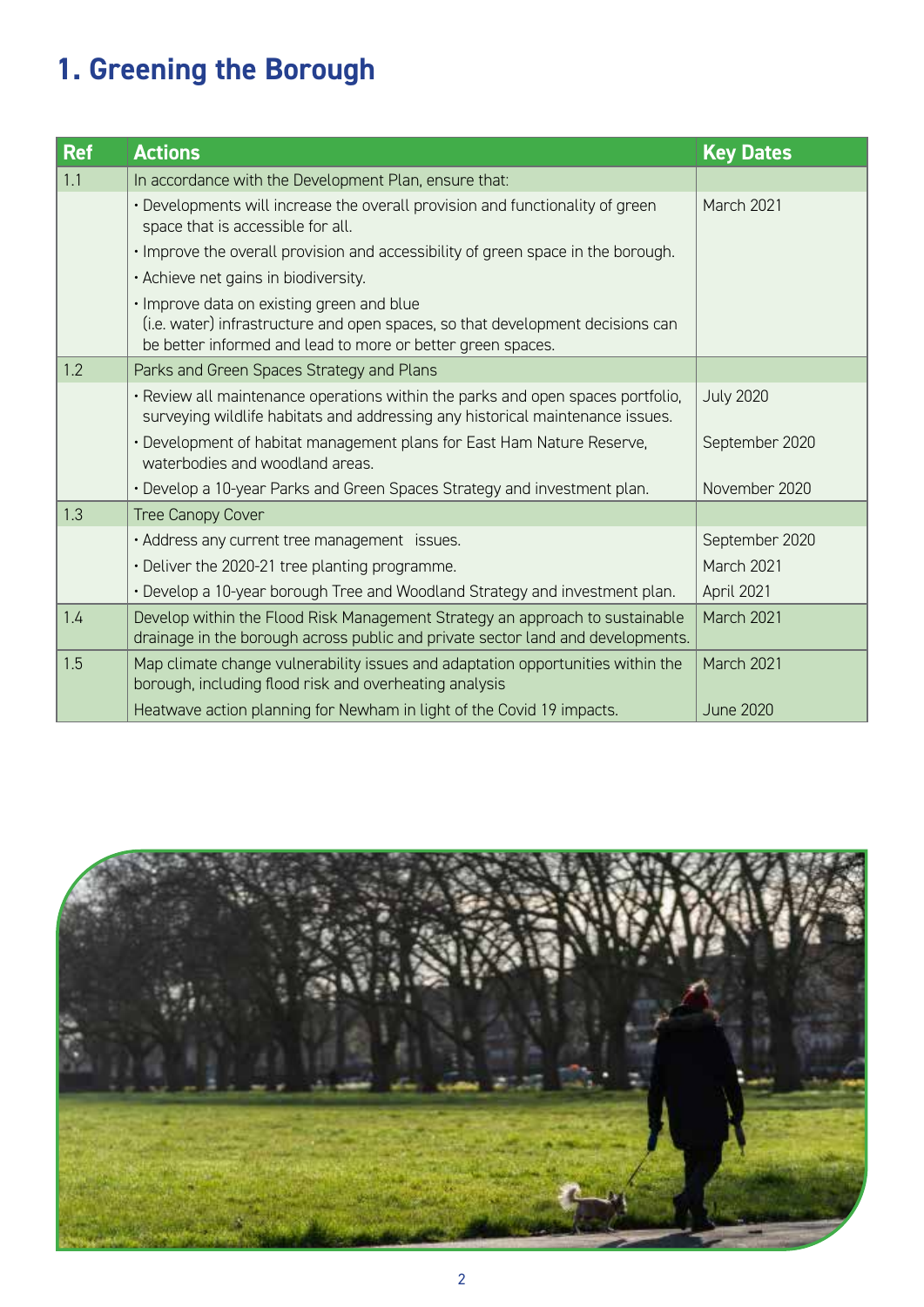## **2. Newham Climate Now:**

## Communications and Empowering our Community

| <b>Ref</b> | <b>Actions</b>                                                                                                                                                                                                                                                                             | <b>Key Dates</b>                       |
|------------|--------------------------------------------------------------------------------------------------------------------------------------------------------------------------------------------------------------------------------------------------------------------------------------------|----------------------------------------|
| 2.1        | Review completed Climate Emergency Action Plan to look for opportunities to<br>promote Newham Climate Now and create further connections across services.                                                                                                                                  | Following completion<br>of Action Plan |
| 2.2        | Continue to ensure services are integrating Newham Climate Now into their<br>service planning and communications. All communications should be reviewed<br>alongside supporting the principles of 'reuse, reduce, recycle' and looking for<br>opportunities to support behavioural change. | Ongoing                                |
| 2.3        | Develop the use of the council's website for communicating Climate Emergency-<br>related information to local people and organisations.                                                                                                                                                    | Ongoing                                |
| 2.4        | Arrange a Newham Climate Conference during 2020-21.                                                                                                                                                                                                                                        | March 2021                             |
| 2.5        | Publish carbon emissions data on the council's website to track progress against<br>carbon net zero commitments.                                                                                                                                                                           | Ongoing                                |
|            | Publish annually air quality data on the council's website.                                                                                                                                                                                                                                |                                        |
|            | Provide daily air quality measurements on LB Newham website                                                                                                                                                                                                                                |                                        |
| 2.6        | Work with young people who engaged in the Climate Emergency Youth<br>Assembly in September 2019 and other young people engaging with Youth<br>Empowerment's Participation Team, we will identify three campaigns/ social<br>actions to take forward.                                       | August 2020                            |
| 2.7        | Climate Change Youth Conference, involving Schools, Colleges etc.                                                                                                                                                                                                                          | February 2021                          |

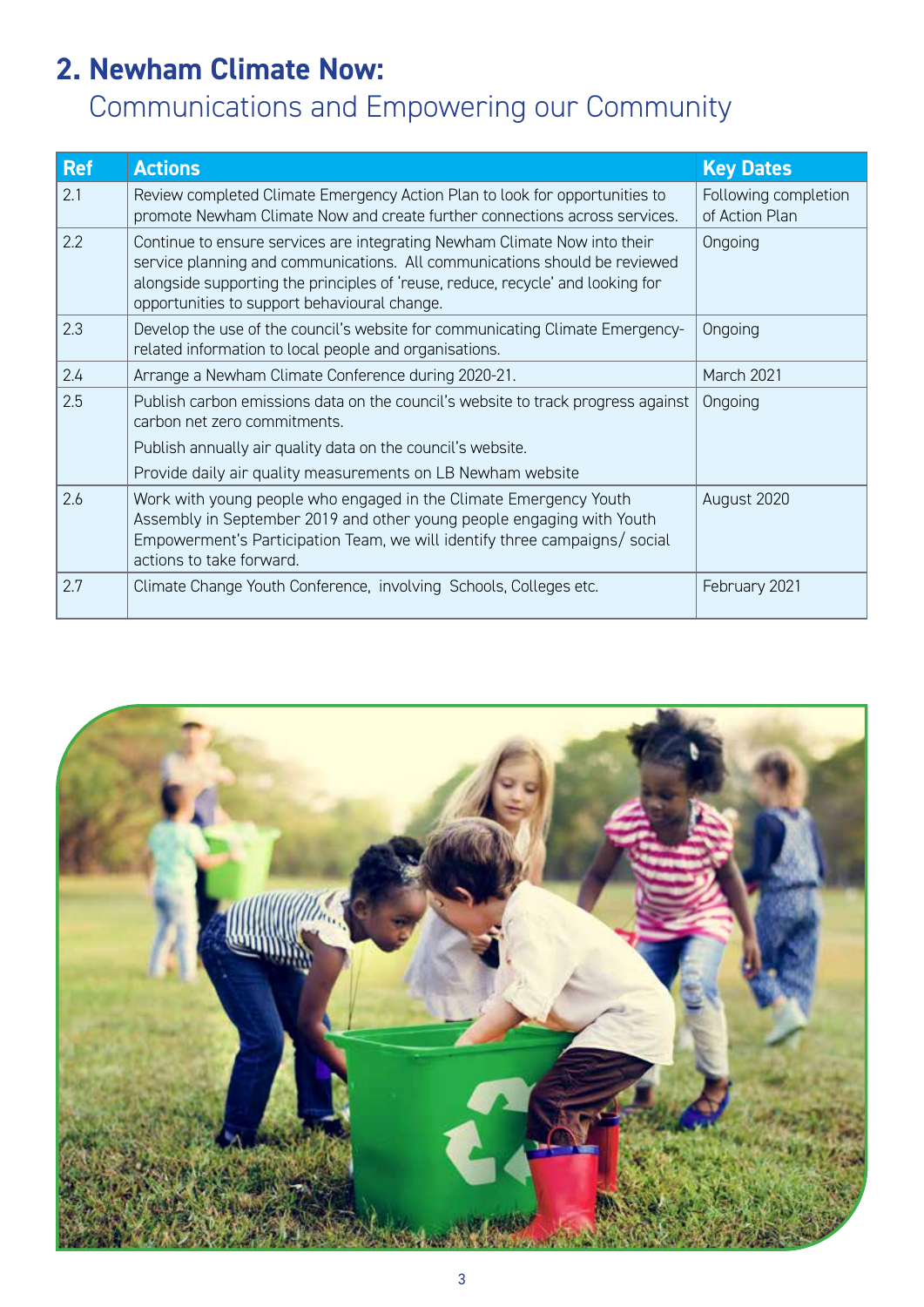#### **3. Build a Green Economy:**

To promote the Royal Docks Enterprise Zone as an incubator for the green technology sector.

| <b>Ref</b> | <b>Actions</b>                                                                                                                 | <b>Key Dates</b> |
|------------|--------------------------------------------------------------------------------------------------------------------------------|------------------|
| 3.1        | Establishing the Royal Docks as a testing ground for innovative and green<br>enterprise.                                       | Winter 2021      |
| 3.2        | Establish a green business loan fund, focusing specifically on businesses<br>demonstrating a green-focused ethos or proposals. | December 2020    |
| 3.3        | Instil an environmentally focused ethos across the Royal Docks team.                                                           | Ongoing          |

#### **4. Build a Green Economy:**

To work with local training providers and the FE and HE sectors in Newham to encourage the development of courses that will enable local people to develop their skills and secure jobs in the green technology sector, in line with 'Just Transition' principles.

| <b>Ref</b> | <b>Actions</b>                                                                                                                                                                               | <b>Key Dates</b>                              |
|------------|----------------------------------------------------------------------------------------------------------------------------------------------------------------------------------------------|-----------------------------------------------|
| 4.1        | Hold high level strategic conversations with University of London and Newham<br>College (including the London Institute of Transport and Technology)                                         | Oct - Nov 2019                                |
| 4.2        | Bid for Mayor of London's Construction Academy status to pioneer green skills<br>for the built environment.                                                                                  | October 2020                                  |
| 4.3        | Convene meetings with Further Education and Higher Education partners to take<br>forward plans for green economy skills development                                                          | September 2020                                |
| 4.4        | Established a programme of resident and staff visits to promote opportunities<br>offered by Hobs Academy, which provides digital/green skills for the<br>construction and built environment. | January 2020 -<br>June 2020<br>September 2020 |
| 4.5        | Scope options for skills development for the electric vehicle industry.                                                                                                                      | September 2020                                |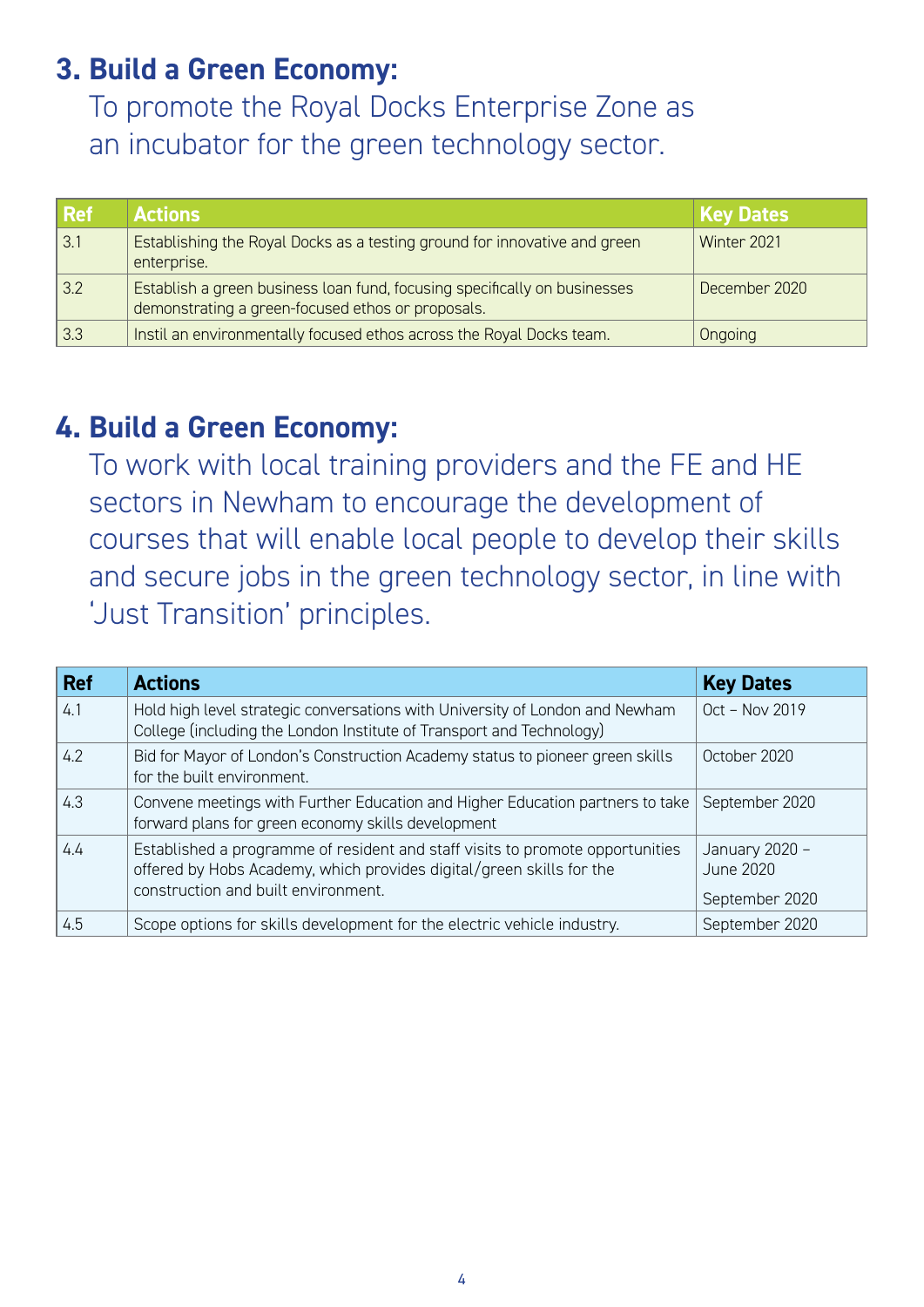#### **5. Build a Green Economy:**

To develop a green assessment framework for businesses in the borough.

|     | <b>Ref Actions</b>                                                          | Key Dates    |
|-----|-----------------------------------------------------------------------------|--------------|
| 5.1 | To scope options and identify best practice resulting in a greener economy. | October 2020 |

#### **6. Build a Green Economy:**

#### To integrate work on the climate emergency into the council's Community Wealth Building initiative.

| <b>Ref</b> | <b>Actions</b>                                                                                                                                                                | <b>Key Dates</b>         |
|------------|-------------------------------------------------------------------------------------------------------------------------------------------------------------------------------|--------------------------|
| 6.1        | Adopt an inclusive economy as an approach to delivering an economic strategy<br>for the borough                                                                               | January 2020             |
| 6.2        | Lever in additional resources to promote green business efficiencies by<br>supporting businesses to develop a social media approach to their marketing<br>and business plans: |                          |
|            | · Strategic Infrastructure Pot bid via Local London.                                                                                                                          | Sept 2019                |
|            | • Funding agreed                                                                                                                                                              | Jan 2020                 |
|            | • Pre contract negotiations                                                                                                                                                   | Jan-Mar 2020<br>May 2020 |
|            | · Joint procurement carried out by Local London                                                                                                                               | Sept 2020                |
|            | . Business and outreach programme established and promoted to SMEs.                                                                                                           | <b>Sept 2020</b>         |

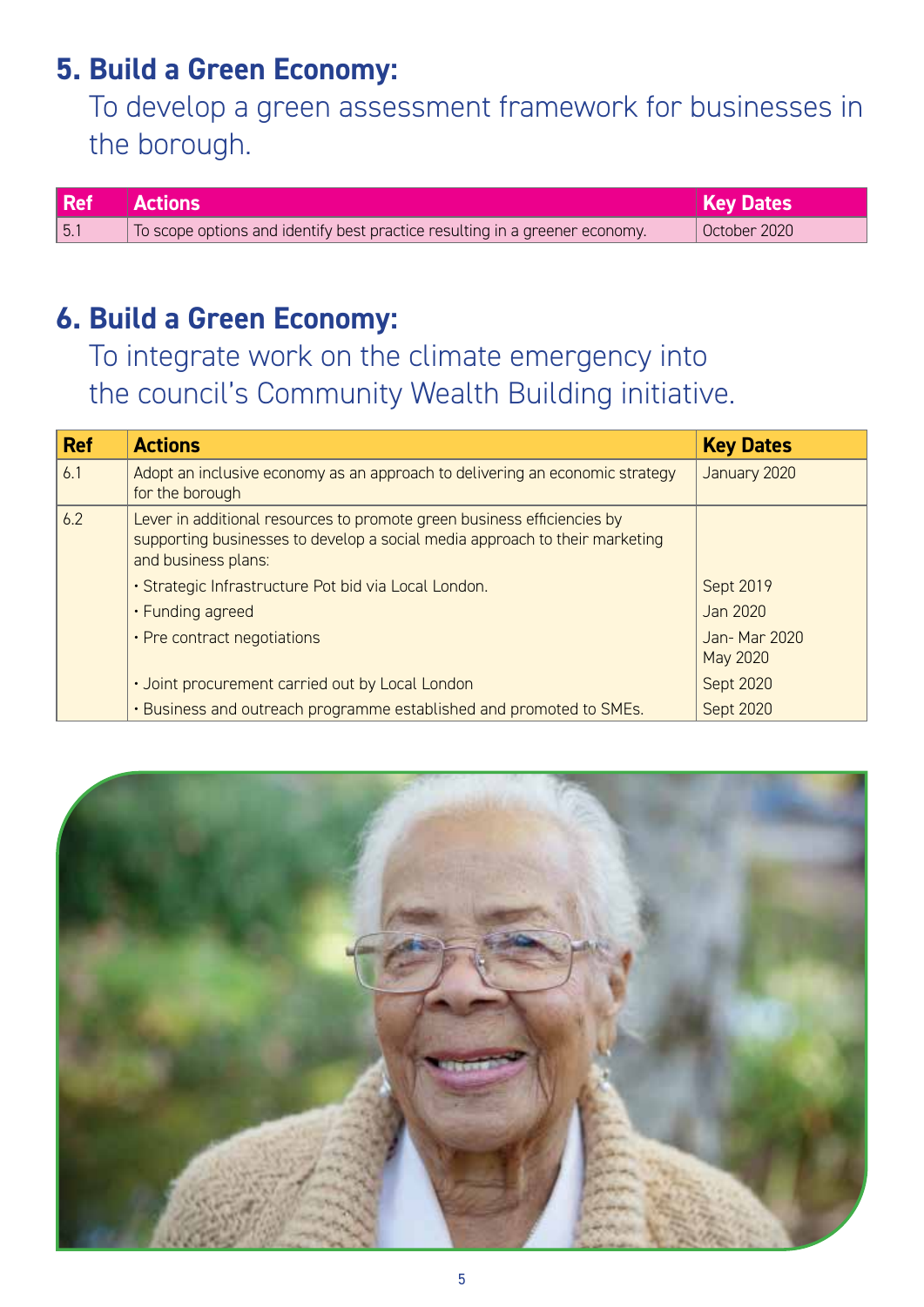# **7. Develop an Energy Management Plan**

| <b>Ref</b> | <b>Actions</b>                                                                                                                                                                                                                                                                   | <b>Key Dates</b>                                              |
|------------|----------------------------------------------------------------------------------------------------------------------------------------------------------------------------------------------------------------------------------------------------------------------------------|---------------------------------------------------------------|
| 7.1        | Develop an Energy Management Policy                                                                                                                                                                                                                                              | December 2020                                                 |
| 7.2        | Develop an Energy Management Plan that will focus on upgrading the energy<br>efficiency of the council's administrative and community property portfolios and<br>plan the transition to green energy supplies.                                                                   | December 2020                                                 |
| 7.3        | Review and report to Cabinet on the energy efficiency of the council's<br>own commercial property stock (approximately 800 units) and propose<br>an investment programme for these, with a view to making all properties<br>compliant with an EPC rating of 'E' by 1 April 2023. | December 2020                                                 |
| 7.4        | That the council should communicate to owners of commercial property<br>(including private sector rented accommodation) their responsibilities for<br>compliance with minimum energy efficiency standards (MEES).                                                                | Publicity from July<br>2020<br>Visits from September<br>2020. |
| 7.5        | Undertake a small-scale feasibility study, exploring the scope for community<br>energy generation in Newham.                                                                                                                                                                     | <b>TBC</b>                                                    |
| 7.6        | Improve awareness of external funding opportunities for renewable energy<br>generation and energy efficiency improvements and technologies.                                                                                                                                      | Ongoing                                                       |

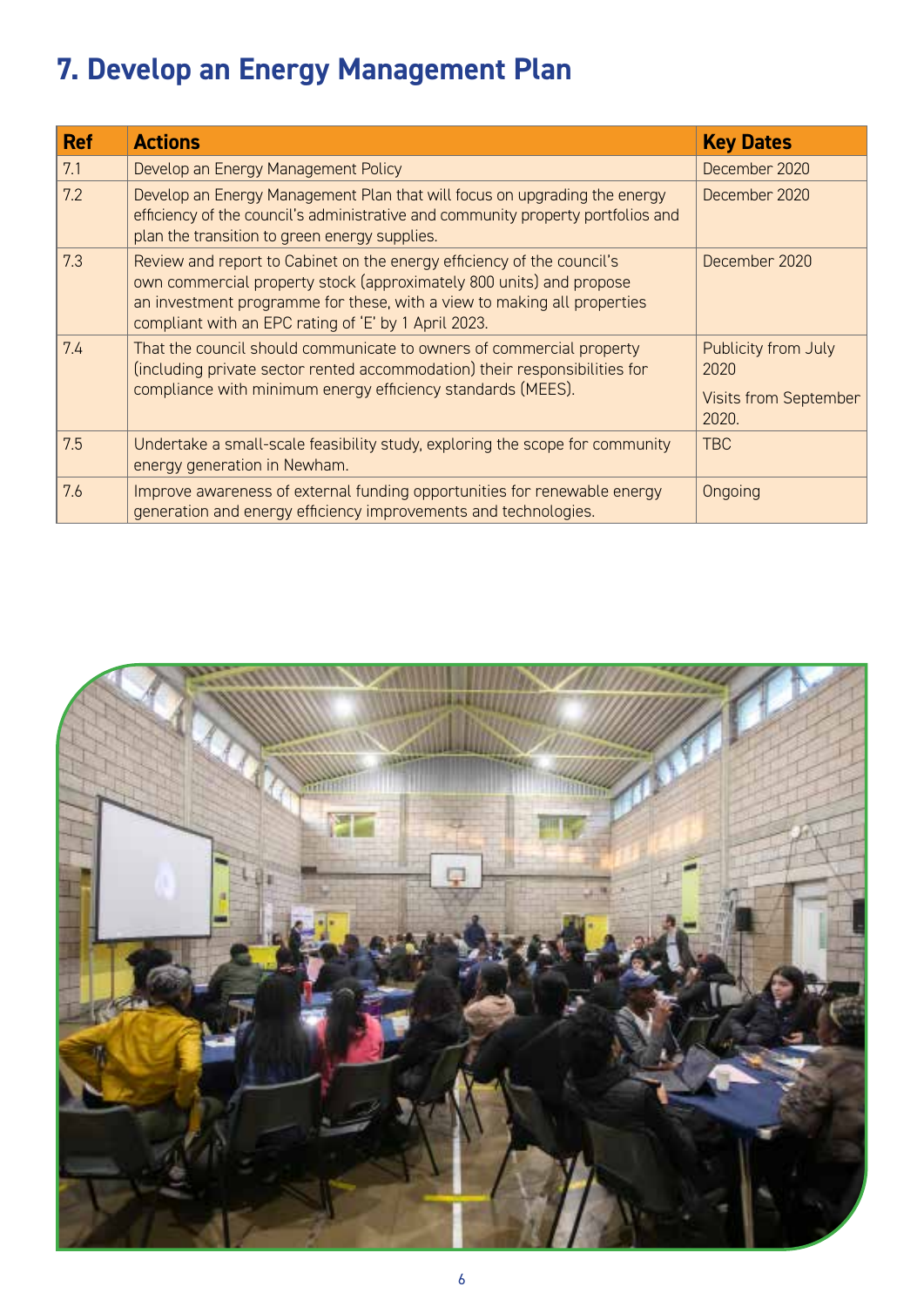# **8. Local Authority Housing**

| <b>Ref</b> | <b>Actions</b>                                                                                                                                                                                                                                                                                                                            | <b>Key Dates</b>     |
|------------|-------------------------------------------------------------------------------------------------------------------------------------------------------------------------------------------------------------------------------------------------------------------------------------------------------------------------------------------|----------------------|
| 8.1        | Complete all Energy Performance Certificates for all Council stock and identify<br>units below a C rating. Prepare a work strategy to bring all units up to a rating of<br>"C" by March 2025.                                                                                                                                             | March 2021           |
| 8.2        | Replace inefficient gas boilers with high efficiency ones.                                                                                                                                                                                                                                                                                | Dec 2020             |
| 8.3        | Develop a medium-term plan for replacing all boilers with renewable energy<br>alternatives                                                                                                                                                                                                                                                | March 2021           |
| 8.4        | Provide resources to improve thermal efficiency through external insulation,<br>replacement windows, doors and roofs.                                                                                                                                                                                                                     | Current - March 2023 |
| 8.5        | Undertake a feasibility study on a "pilot block" to consider the viability of<br>increasing thermal efficiency and reducing energy consumption.                                                                                                                                                                                           | August 2020          |
| 8.6        | Produce a report on the implications and practicability of providing 0% or low-<br>cost loans to local authority leaseholders, whose properties are affected by<br>council retrofitting programmes.                                                                                                                                       | December 2020        |
| 8.7        | Ensure that new build council homes target Passivhaus 'classic' standard,<br>with minimum 'Low Energy Building' standard certification, as independently<br>certified by the Passive House Institute, with the ability to reduce to the<br>Passive House Institutes 'Low Energy Building' standard for constrained sites<br>if necessary. | Ongoing              |

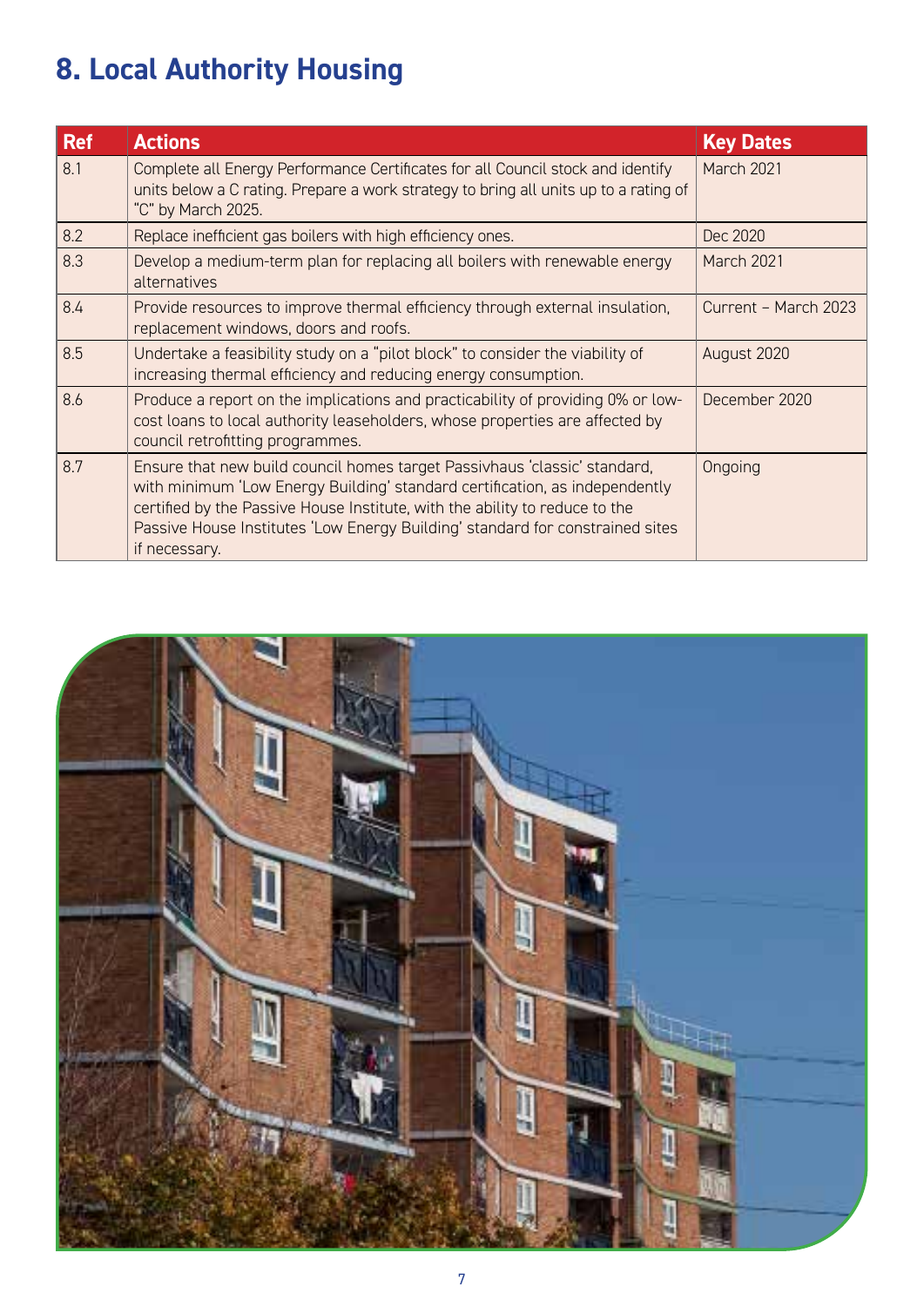## **9. Private Housing**

| <b>Ref</b> | <b>Actions</b>                                                                                                                                                                                                                                                                 | <b>Key Dates</b>                           |
|------------|--------------------------------------------------------------------------------------------------------------------------------------------------------------------------------------------------------------------------------------------------------------------------------|--------------------------------------------|
| 9.1        | Establish a new Energy Efficiency Standards Team (EEST) to educate and enforce<br>against private sector and commercial landlords, whose properties fall below<br>the minimum energy standard.                                                                                 | Team will be recruited<br>early in 2020-21 |
| 9.2        | Property Licensing to research the highest standard allowable for electrical and<br>gas space heating and implement in its private rented sector (PRS) enforcement<br>and when giving advice.                                                                                  | April 2020                                 |
| 9.3        | Promote compliance with Minimum Efficiency Standard (MEES) regulations in<br>Newham's PRS. Use MHCLG data to identify suspected non-compliance and<br>contact landlord/owner and advise.                                                                                       | April 2020                                 |
| 9.4        | Carry out a review of the availability and costs to borrowers of existing<br>schemes, to enable the council to decide whether or not to establish low<br>interest loans or a grant scheme for green energy and energy efficiency<br>improvements for homeowners on low incomes | November 2020                              |
| 9.5        | Develop integrated and corporate approach to energy efficiency and fuel and<br>water poverty.                                                                                                                                                                                  | March 2021                                 |

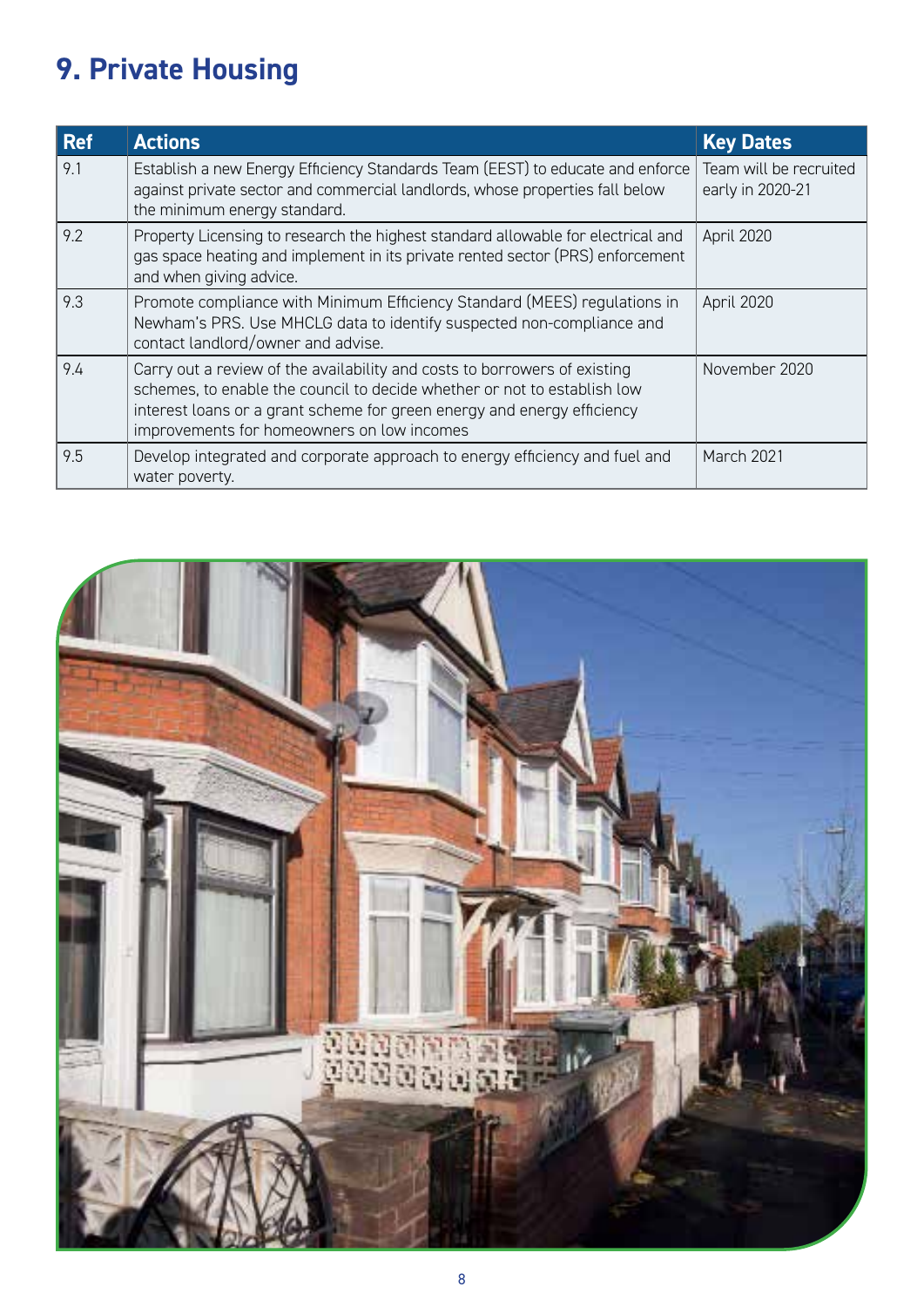# **10. Transport**

| Ref   | <b>Actions</b>                                                                                                                                                                                              | <b>Key Dates</b>                                                            |
|-------|-------------------------------------------------------------------------------------------------------------------------------------------------------------------------------------------------------------|-----------------------------------------------------------------------------|
| 10.1  | Continued investment in sustainable and active travel networks and events                                                                                                                                   | Ongoing                                                                     |
| 10.2  | Electric Charging Point Infrastructure Rollout                                                                                                                                                              | Tranche 1<br>- by July 2020                                                 |
|       |                                                                                                                                                                                                             | Tranche 2<br>- By December 2020                                             |
| 10.3  | Low Traffic Neighbourhood and Liveable Neighbourhood schemes                                                                                                                                                | Ongoing                                                                     |
| 10.4  | Introduce emissions-based residential parking scheme                                                                                                                                                        | Sept/October 2020                                                           |
| 10.5  | <b>Bike Hire Schemes</b>                                                                                                                                                                                    | <b>TBD</b>                                                                  |
| 10.6  | Car Club Vehicles                                                                                                                                                                                           | October 2020                                                                |
| 10.7  | Local Greening and Environmental Enhancement Projects                                                                                                                                                       | <b>TBD</b>                                                                  |
| 10.8  | School Street Schemes and Play Streets                                                                                                                                                                      | Ongoing                                                                     |
| 10.9  | Environmental Monitoring (Monitoring the effect on air quality of<br>environmental schemes)                                                                                                                 | Ongoing                                                                     |
| 10.10 | Lobbying for Regional Transport Measures                                                                                                                                                                    | Ongoing                                                                     |
| 10.11 | Emerging Green Travel Plan (details below):                                                                                                                                                                 | Ongoing                                                                     |
|       | . Reducing the demand for travel                                                                                                                                                                            |                                                                             |
|       | · Identify colleagues within a range of walkable and cyclable distances, via<br>staff survey or secondary data, for targeted support (including personalised<br>travel and route planning and guided walks) |                                                                             |
|       | • Buddy walking scheme to address personal safety concerns and make it fun/<br>staff wellbeing                                                                                                              |                                                                             |
|       | • Cycle training - much heavier promotion of existing service, including journey<br>buddy scheme and regular slots at all locations.                                                                        |                                                                             |
|       | • Purchase bikes and e-bikes for staff short and long term use and loan                                                                                                                                     |                                                                             |
|       | . Fully managed third party staff e-bikes fleet scheme, including training and<br>maintenance                                                                                                               |                                                                             |
|       | · Borough wide e-scooter scooter for hire trial                                                                                                                                                             | Trial will begin in<br>August, but this date<br>may be subject to<br>change |
| 10.12 | To continue to review compliance with all planning conditions and obligations<br>for operation and construction works at London City Airport (LCY) including:                                               |                                                                             |
|       | · Annual performance report,                                                                                                                                                                                | Ongoing                                                                     |
|       | · Quarterly reporting requirements.                                                                                                                                                                         |                                                                             |
|       | · Complaints monitoring                                                                                                                                                                                     |                                                                             |
|       | · Regular compliance meetings                                                                                                                                                                               |                                                                             |
|       | · Review of 3 yearly air quality, noise and sustainability strategy in compliance<br>with planning conditions                                                                                               | October 2020                                                                |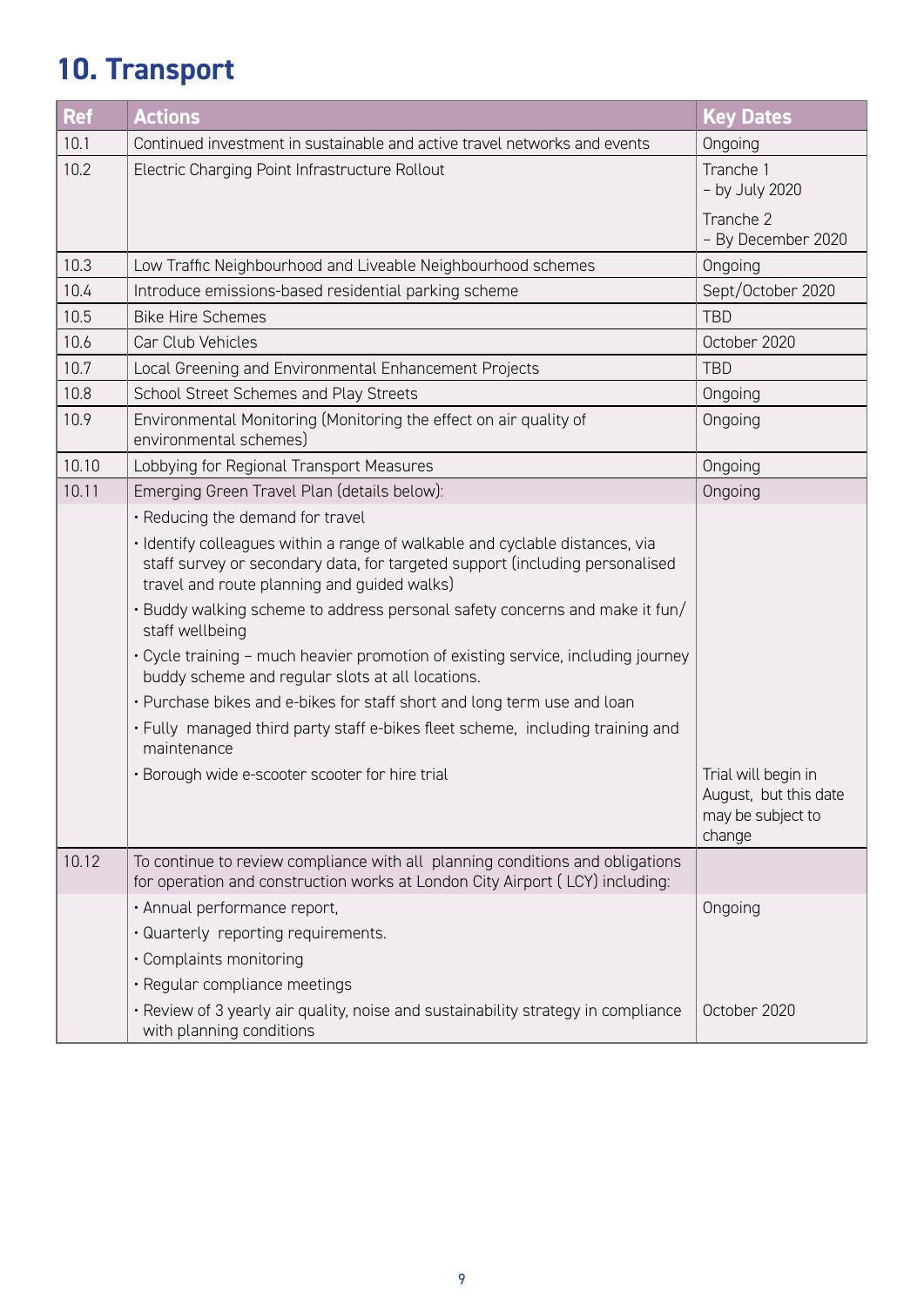# **11. 'Greening' of Council Fleet Vehicles**

| <b>Ref</b> | <b>Actions</b>                                                                                    | <b>Key Dates</b> |
|------------|---------------------------------------------------------------------------------------------------|------------------|
| 11.1       | Introduce Gas-To-Liquid (GTL) fuel alternative to diesel to reduce particulates<br>and emissions. | July/August 2020 |
| 11.2       | Introduce up to 40 electric vans to the council's fleet.                                          | December 2020    |
| 11.3       | Install charging points for electric vehicles at Central and Bridge Road Depots.                  | September 2020   |

## **12. Health**

| <b>Ref</b> | <b>Actions</b>                                                                                                                                                                                                                                                | <b>Key Dates</b> |
|------------|---------------------------------------------------------------------------------------------------------------------------------------------------------------------------------------------------------------------------------------------------------------|------------------|
| 12.1       | Coordinate action in relating to Climate Change across Health and Wellbeing<br>Partnership.                                                                                                                                                                   | September 2020   |
| 12.2       | Continue to develop Air Quality Health Champions and review progress after<br>one year.                                                                                                                                                                       | Ongoing          |
| 12.3       | Implement the Good Food Retail Plan including:                                                                                                                                                                                                                | Ongoing          |
|            | . Ensuring public sector controlled sites provide a high quality, healthy food<br>offer that utilises EAT-Lancet thinking on health and Climate NOW that is<br>focused on the specific needs of Newham people.                                                |                  |
|            | . Be an active partner where we have influence to ensure that the EAT-Lancet<br>health and Climate Now agenda is adopted on sites where the primary focus<br>of our partners is not food retail and service                                                   |                  |
|            | . Use all our available tools and resources to shape the external food retail<br>landscape to promote the EAT-Lancet Health and Climate Now agenda.                                                                                                           |                  |
| 12.4       | Change the borough's food culture to make the synergies of food for people<br>understood and actively engaged with, by:                                                                                                                                       | Ongoing          |
|            | • Actively bringing partners together through the Newham Food Partnership<br>and other key drivers to change the borough's food culture.                                                                                                                      |                  |
|            | • Develop campaigns and communications tools that allow our food leaders,<br>champions and educators to disseminate a factual and effective message<br>through their networks.                                                                                |                  |
|            | • Continue to be a partner with the VCS through the Newham Food Alliance,<br>distributing tonnes of surplus food every day food to people in need, with an<br>ongoing impact of saving 3.8 tonnes of CO2 per tonne of food diverted from<br>the waste stream. |                  |
|            | . Engaging every school in programmes to ensure every child is fully engaged<br>on food for health and Climate Now from growing and production through<br>preparation and plate to energy and waste.                                                          |                  |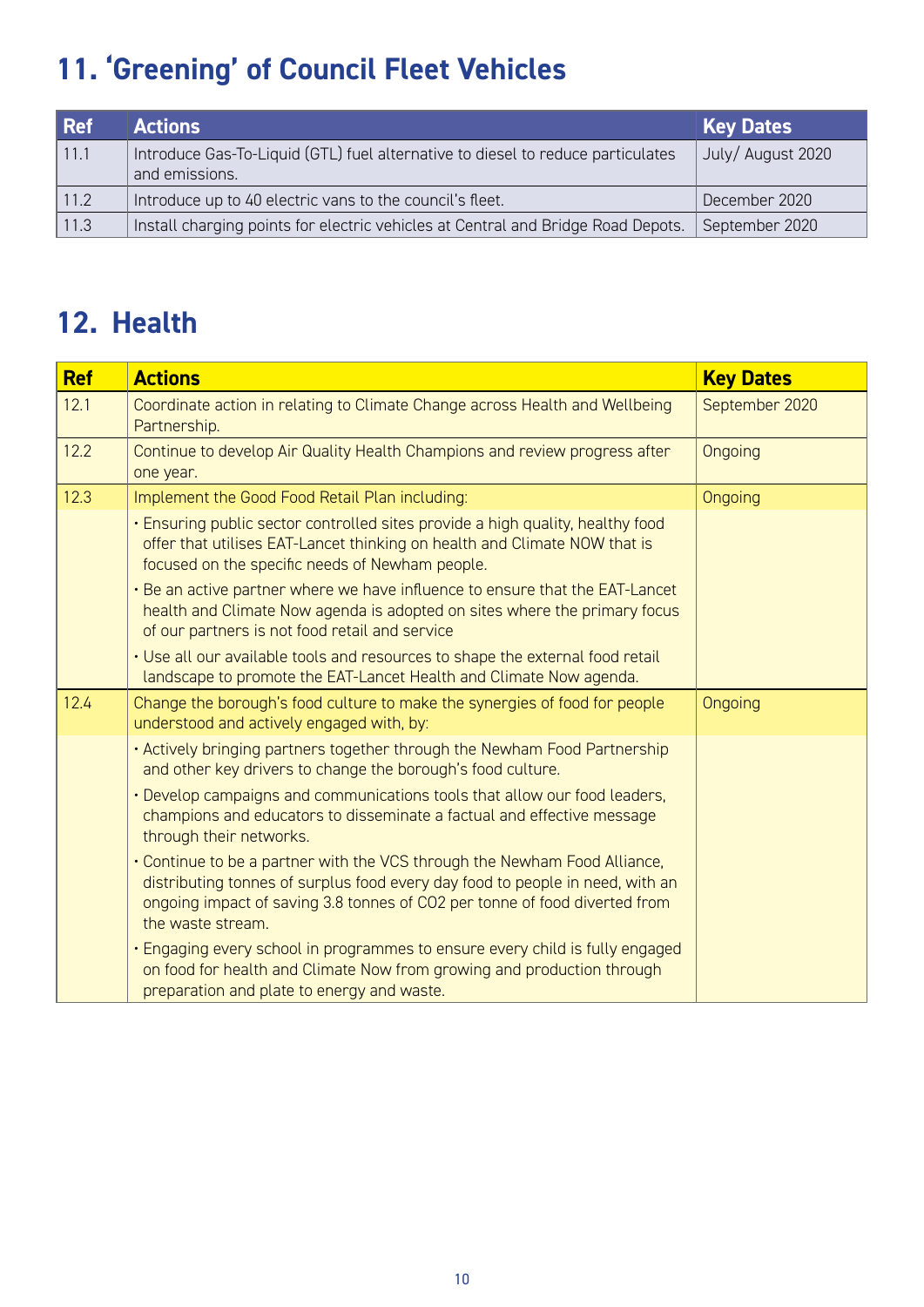## **13. Waste Reduction and Recycling**

| <b>Ref</b> | <b>Actions</b>                                                                                                                                                                                                                                                                                                                                                                                  | <b>Key Dates</b>                                                                    |
|------------|-------------------------------------------------------------------------------------------------------------------------------------------------------------------------------------------------------------------------------------------------------------------------------------------------------------------------------------------------------------------------------------------------|-------------------------------------------------------------------------------------|
| 13.1       | Move to Weekly Recycling and associated management of "contamination"<br>and excess waste                                                                                                                                                                                                                                                                                                       | Trial start<br>Aug 2020                                                             |
|            | Trial:                                                                                                                                                                                                                                                                                                                                                                                          |                                                                                     |
|            | In 2020-21 we will trial a move to weekly recycling collections for kerbside<br>properties that currently receive a fortnightly service including:                                                                                                                                                                                                                                              |                                                                                     |
|            | . Increasing the range of material we collect to include glass and potentially<br>other items.                                                                                                                                                                                                                                                                                                  |                                                                                     |
|            | . Introducing processes to stop collecting contaminated waste. (Contamination<br>is when items are placed in the recycling bins that cannot be recycled in the<br>scheme. When items like nappies or food waste are placed in the recycling<br>bins it can make the other clean and dry material too dirty to be recycled.)                                                                     |                                                                                     |
|            | • Full implementation of the "one bin, no side waste" policy and monitoring any<br>impact of this on fly tipping.                                                                                                                                                                                                                                                                               |                                                                                     |
| 13.2       | Borough wide roll out Communication Campaigns Ecobot Recycling Character                                                                                                                                                                                                                                                                                                                        | Campaigns launches.<br>Service looking to<br>re-start campaigns<br><b>July 2020</b> |
|            | A communications character has been created to enable the waste<br>minimisation & recycling team to:                                                                                                                                                                                                                                                                                            |                                                                                     |
|            | • Create an identifiable "brand" for all communications around waste and<br>recycling that residents recognise.                                                                                                                                                                                                                                                                                 |                                                                                     |
|            | • Minimise the reliance on written instructions. The character will be used<br>in "cartoon" style messaging to enable pictorial demonstrations of how to<br>recycle and minimise waste, helping overcome language barriers.                                                                                                                                                                     |                                                                                     |
|            | Food Waste campaign                                                                                                                                                                                                                                                                                                                                                                             |                                                                                     |
|            | Using data from a resident trial in 2019 a borough-wide communications campaign<br>will be run to target a reduction in the amount of food residents waste. Events will be<br>held either online or face to face if possible.                                                                                                                                                                   |                                                                                     |
| 13.3       | Recycling Improvement Projects and Activities                                                                                                                                                                                                                                                                                                                                                   |                                                                                     |
|            | A. Rollout of recycling to flats without bins - installing recycling services to<br>blocks without one and ensuring signage is in place to promote correct use<br>of the scheme                                                                                                                                                                                                                 | August 2020 first<br>phase roll-out                                                 |
|            | B. Review of the on-street recycling banks. Identify the financial viability of<br>replacing this service with a recycling service to flats above shops. If not<br>feasible, the number of sites will be decreased to strategic locations and the<br>range of materials collected at these sites increased to include cardboard.<br>The service selected will be promoted to flats above shops. | Options review<br>September 2020                                                    |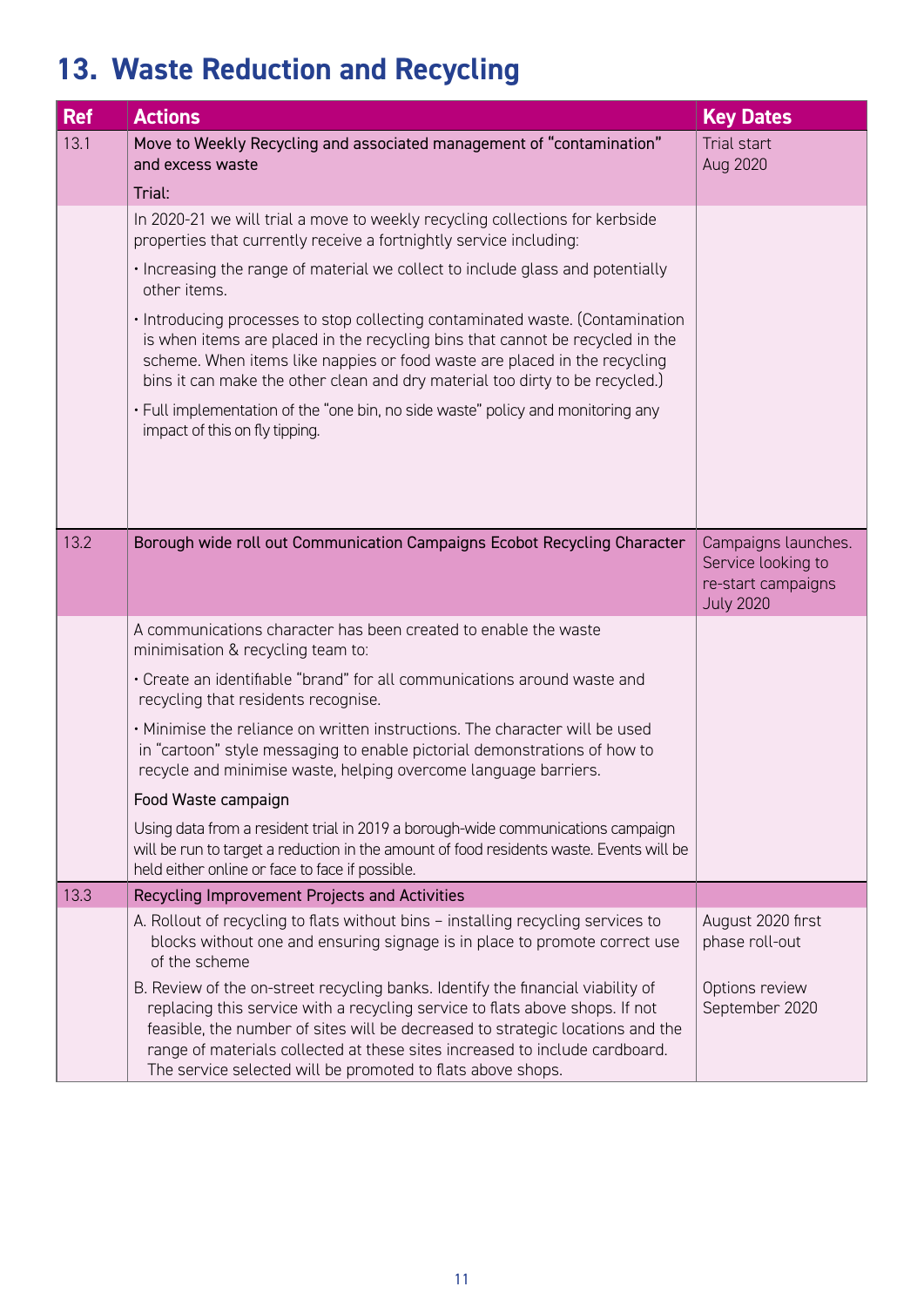# **13. Waste Reduction and Recycling** *continued*

| <b>Ref</b> | <b>Actions</b>                                                                                                                                                                                                                                                                                                                                                                                                                                                                                        | <b>Key Dates</b>                              |
|------------|-------------------------------------------------------------------------------------------------------------------------------------------------------------------------------------------------------------------------------------------------------------------------------------------------------------------------------------------------------------------------------------------------------------------------------------------------------------------------------------------------------|-----------------------------------------------|
| 13.4       | Introduce boundary collection and remodel refuse collection rounds                                                                                                                                                                                                                                                                                                                                                                                                                                    | April 2021                                    |
|            | Vehicle movements and fuel usage will decrease                                                                                                                                                                                                                                                                                                                                                                                                                                                        |                                               |
| 13.5       | East London Waste Strategy - 2027 and beyond                                                                                                                                                                                                                                                                                                                                                                                                                                                          | 2022                                          |
|            | As the four East London boroughs and the East London Waste Authority<br>prepare for the end of the current waste disposal procurement in 2027, the<br>first phase of planning is to create a waste strategy, forecasting how much<br>waste the borough will produce and the composition of this waste from 2027 to<br>2053. The strategy will also outline the ambitions of the four councils in terms<br>of decreasing the environmental impact of our waste and increasing re-use<br>and recycling. |                                               |
|            | A communications character has been created to enable the waste<br>minimisation & recycling team to:                                                                                                                                                                                                                                                                                                                                                                                                  |                                               |
|            | • Create an identifiable "brand" for all communications around waste and<br>recycling that residents recognise.                                                                                                                                                                                                                                                                                                                                                                                       |                                               |
|            | • Minimise the reliance on written instructions. The character will be used<br>in "cartoon" style messaging to enable pictorial demonstrations of how to<br>recycle and minimise waste, helping overcome language barriers.                                                                                                                                                                                                                                                                           |                                               |
|            | Food Waste campaign                                                                                                                                                                                                                                                                                                                                                                                                                                                                                   |                                               |
|            | Using data from a resident trial in 2019 a borough-wide communications campaign<br>will be run to target a reduction in the amount of food residents waste. Events will be<br>held either online or face to face if possible.                                                                                                                                                                                                                                                                         |                                               |
| 13.6       | Reduce Waste and Increase Re-use                                                                                                                                                                                                                                                                                                                                                                                                                                                                      |                                               |
|            | A. Decreasing the number of free collections each household receives for bulky<br>waste to two per household per year, alongside signposting residents to re-<br>use options like Homestore and Reclaim at the Lane and Freecycle.                                                                                                                                                                                                                                                                    | April 2020 - change to<br>bulky waste service |
|            | B. Promote circular economy initiatives and work with local reuse and repair<br>organisations.                                                                                                                                                                                                                                                                                                                                                                                                        | Ongoing                                       |
|            | C. Restricting waste: Identifying households that have a larger bin and do not<br>have six or more residents and switching bins for the standard                                                                                                                                                                                                                                                                                                                                                      | Jan 2021 - container<br>review                |

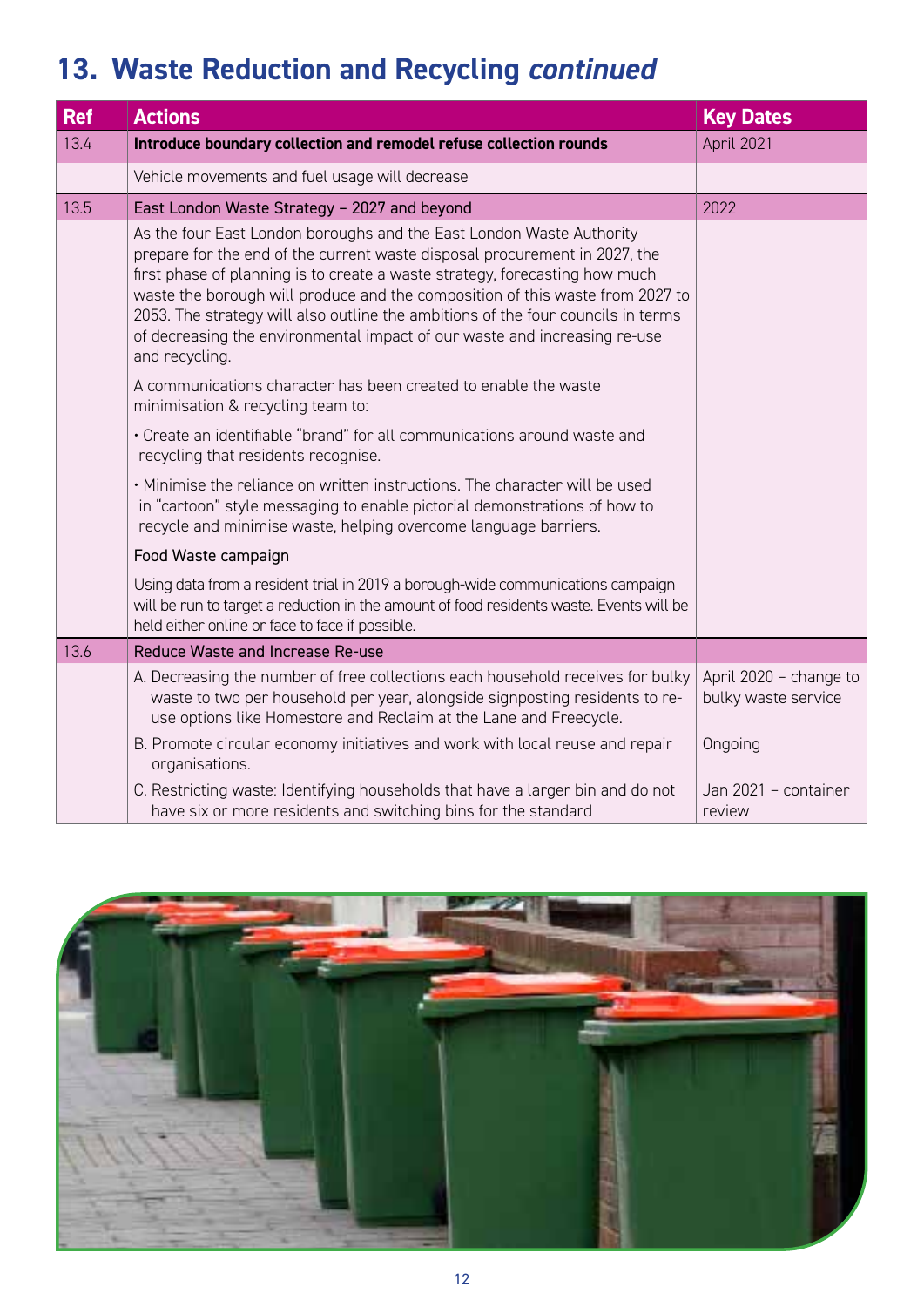# **14. Procurement and Facilities Management**

| <b>Ref</b> | <b>Actions</b>                                                                                                                                                                                                 | <b>Key Dates</b>                                                                 |
|------------|----------------------------------------------------------------------------------------------------------------------------------------------------------------------------------------------------------------|----------------------------------------------------------------------------------|
| 14.1       | ILED Lighting replacement - various sites                                                                                                                                                                      | December 2020                                                                    |
| 14.2       | EInclude sections in revised Contract Standing Orders (CSOs) regarding<br>sustainability and how to incorporate sustainability issues into the<br>procurement of goods, services and works,<br>where relevant. | October 2020                                                                     |
| 14.3       | Develop local supplier spend through:                                                                                                                                                                          | Ongoing quarterly<br>reports (already<br>underway)                               |
|            | a) Early procurement engagement to assess suitability for local delivery                                                                                                                                       |                                                                                  |
|            | b) Appropriate lotting of procurements                                                                                                                                                                         |                                                                                  |
|            | c) Ongoing involvement in supplier events & other avenues to improve engagement<br>(e.g. trade associations)                                                                                                   |                                                                                  |
|            | d) Required inclusion of local providers in (sub-OJEU) request for quotations                                                                                                                                  |                                                                                  |
| 14.4       | Application of social value toolkit, so environmental measures that support                                                                                                                                    | Sept 2020                                                                        |
|            | climate change agenda are highly weighted within tender evaluations, where<br>they can make significant impact                                                                                                 | (first quarterly report<br>on social value<br>delivered through<br>procurements) |
| 14.5       | Early procurement engagement in future requirements to research the market<br>for alternative sustainable and innovative source of supply                                                                      | March 2021 - provide<br>initial case studies<br>to evidence                      |
| 14.6       | Update procurement governance process to ensure environmental<br>considerations are given sufficient scrutiny before procurement commences                                                                     | <b>July 2020</b>                                                                 |
| 14.7       | Work with contract managers within services to identify existing contracts<br>where modifications (within existing procurement regulations) could have a<br>major beneficial environmental impact              | Sept 2020 - prioritised<br>programme of<br>contracts identified                  |
|            |                                                                                                                                                                                                                | March 2021 - provide<br>initial case studies to<br>evidence                      |